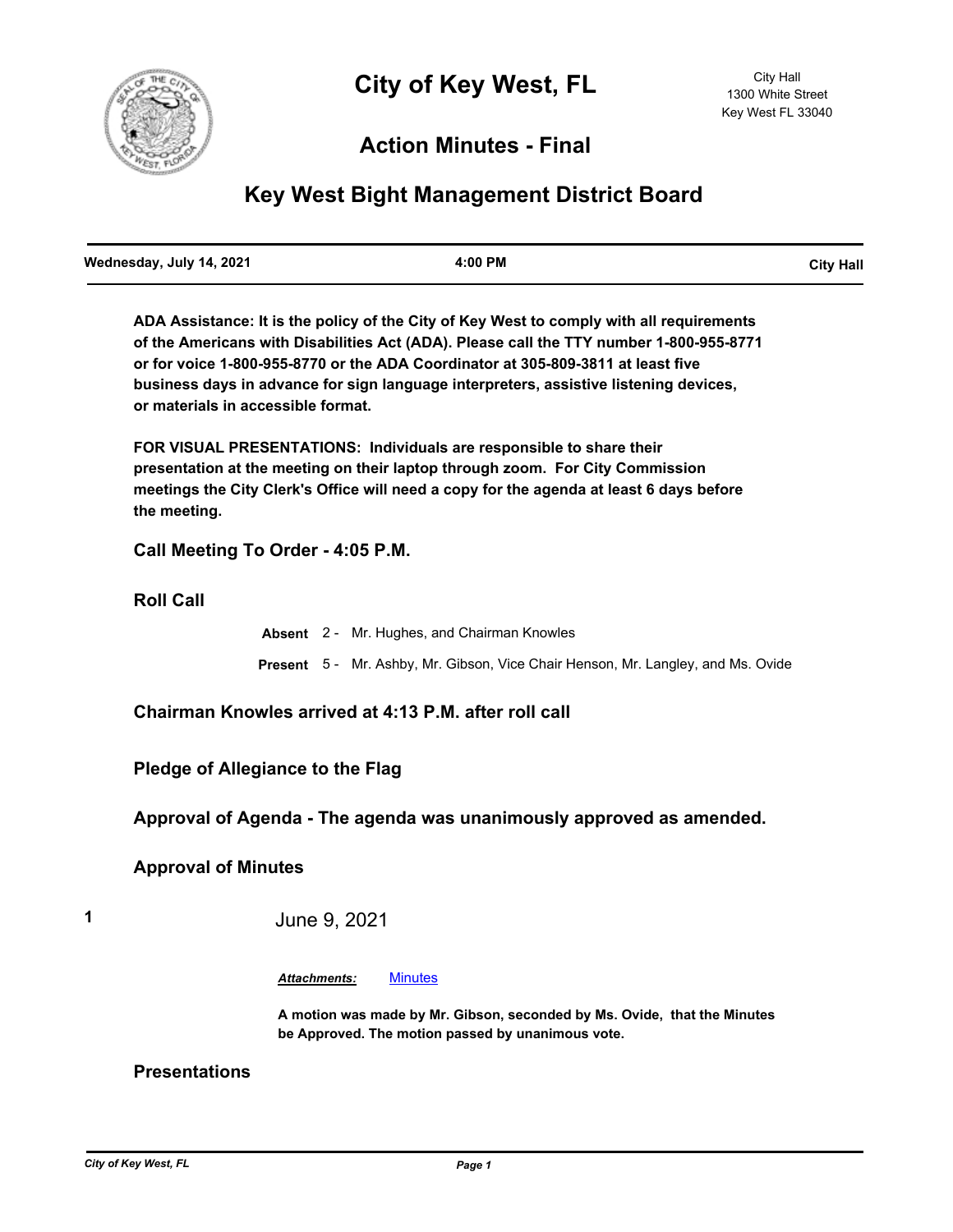**2** Key West Bight Preservation Association

**Received and Filed**

# **Action Items**

**3** Recommending award to Ralons Security, LLC for Private Security Services for the Key West Bight.

| <b>Attachments:</b> | <b>Executive Summary for Award Security Contract Bight Board</b> |
|---------------------|------------------------------------------------------------------|
|                     | <b>Memo Sheet</b>                                                |
|                     | Kemp Group Int. Corp                                             |
|                     | American Guard Services, Inc.                                    |
|                     | <b>Ralons Security, LLC</b>                                      |
|                     | <b>Blue Shield Security &amp; Protection</b>                     |
|                     | <b>St Moritz Security Services</b>                               |
|                     | RFP #005-21 City of Key West Private Security Services           |
|                     | Addendum #1 RFP 005-21 City of Key West Private Security         |
|                     | <b>Submittal Requirement Review</b>                              |
|                     | <b>Reviewer Summary</b>                                          |
|                     | <b>Full scoring sheets</b>                                       |
|                     | <b>Review Sheets</b>                                             |

**A motion was made by Mr. Langley, seconded by Mr. Gibson, that the Action Item - Recommending award to Ralons Security, LLC be approved. The motion passed unanimous vote.**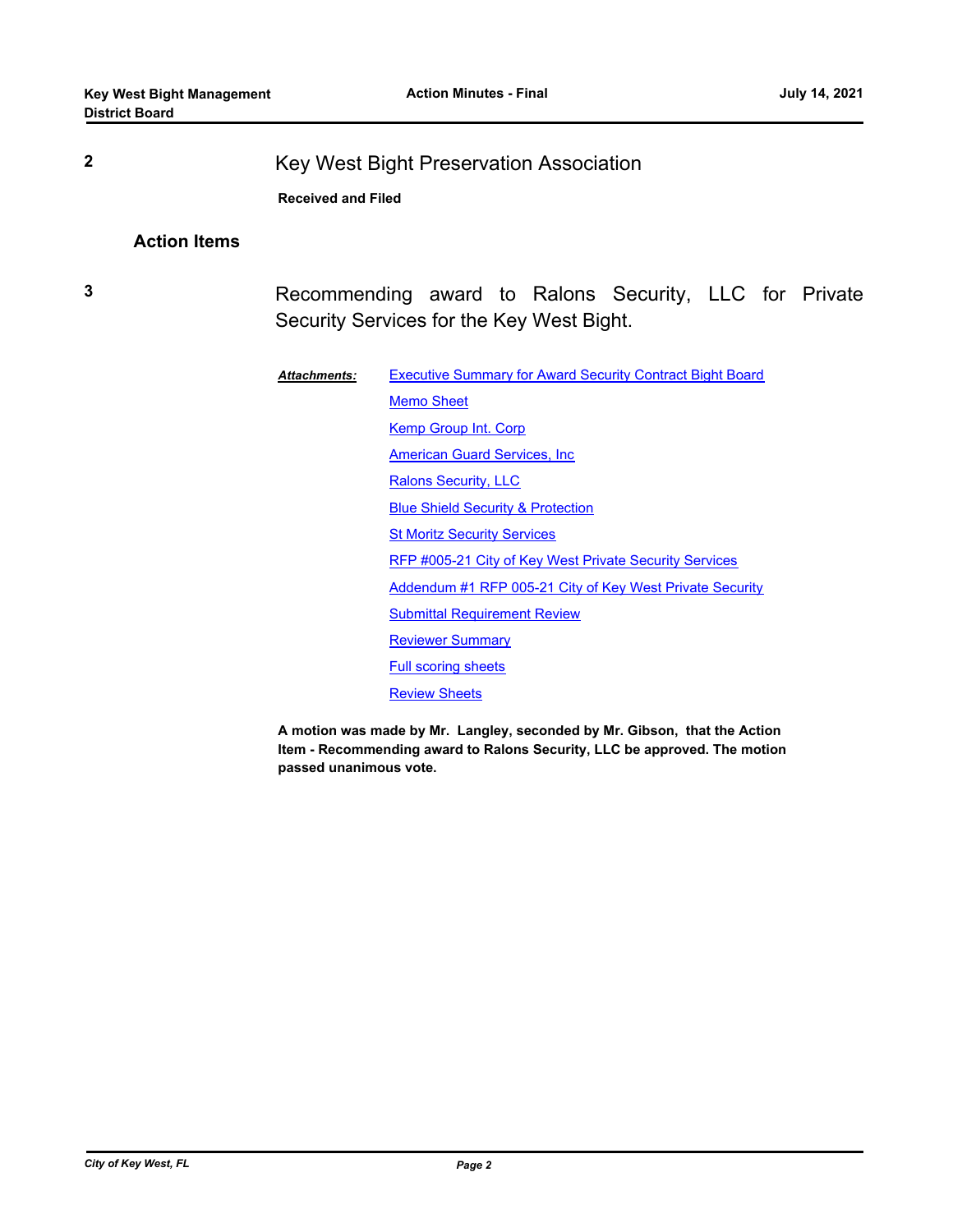**4** Approving award for Invitation to Bid (ITB) #21-014 - REBID: CRSC Roof / Wall Cladding - Key West Historic Seaport to One Source Restoration & Building Services, Inc., authorize the City Manager to execute the contract in the amount of \$694,553 and approving necessary budget transfer.

> **[Resolution](http://KeyWest.legistar.com/gateway.aspx?M=F&ID=43ef321b-e457-44b4-a022-b19ec9e08deb.pdf) [Executive Summary](http://KeyWest.legistar.com/gateway.aspx?M=F&ID=7e541d25-1e80-4c02-b9f1-66ec268afbf4.pdf)** [Bid Memo](http://KeyWest.legistar.com/gateway.aspx?M=F&ID=a700bd30-9ed8-4092-95fa-eb682fd077c3.pdf) [One Source Proposal](http://KeyWest.legistar.com/gateway.aspx?M=F&ID=eb8fc530-e13d-4b04-bc4a-a7baf483c331.pdf) [Marino Proposal](http://KeyWest.legistar.com/gateway.aspx?M=F&ID=7ef8540c-5924-438b-b26a-2a3d1a8800bb.pdf) **[Bid Tabulation Spreadsheet](http://KeyWest.legistar.com/gateway.aspx?M=F&ID=741f3997-6498-4554-ac3e-fb3622abd2c9.pdf)** [ITB #21-014 Documents](http://KeyWest.legistar.com/gateway.aspx?M=F&ID=b5235d24-cd18-4ead-9a2c-858a4d817eab.pdf) [ITB #21-014 Drawings](http://KeyWest.legistar.com/gateway.aspx?M=F&ID=fbd0f98f-c124-47da-956a-257043a9e0bf.pdf) [Resolution #21-121 Reject Bids](http://KeyWest.legistar.com/gateway.aspx?M=F&ID=4fa45e69-1b4c-498e-a200-5c2356a155f4.pdf) *Attachments:*

**A motion was made by Mr. Gibson, seconded by Ms. Ovide, that the Action Item - Approving award for invitation to Bid (ITB) #21-014 Re-bid be approved. The motion carried by the following vote:**

- **No:** 1 Vice Chair Henson
- Absent: 1 Mr. Hughes
	- **Yes:** 5 Mr. Gibson, Mr. Langley, Ms. Ovide, Chairman Knowles, and Mr. Ashby
- **5** Approving the 2021-2022 Proposed Key West Historic Seaport Budget

[405 budget 21-22 Final](http://KeyWest.legistar.com/gateway.aspx?M=F&ID=a31be193-62e9-445c-9b6a-9a59c3cb96c2.pdf) [FY22 CIty Manager Review - KWB](http://KeyWest.legistar.com/gateway.aspx?M=F&ID=b976dffe-88da-42ae-ac19-c02e56c3d2af.pdf) *Attachments:*

**A motion was made by Mr. Ashby, seconded by Ms. Ovide, that the Action Items - Key West Historic Seaport Budget be approved. The motion carried by the following vote:**

- **No:** 2 Mr. Gibson, and Mr. Langley
- Absent: 1 Mr. Hughes
	- **Yes:** 4 Mr. Ashby, Vice Chair Henson, Ms. Ovide, and Chairman Knowles

#### **Discussion Items**

### **6** Thompson Fish House Use

**HARC Commission Recommendations for Thompson Fish House** Complex 2019 *Attachments:*

**Received and Filed**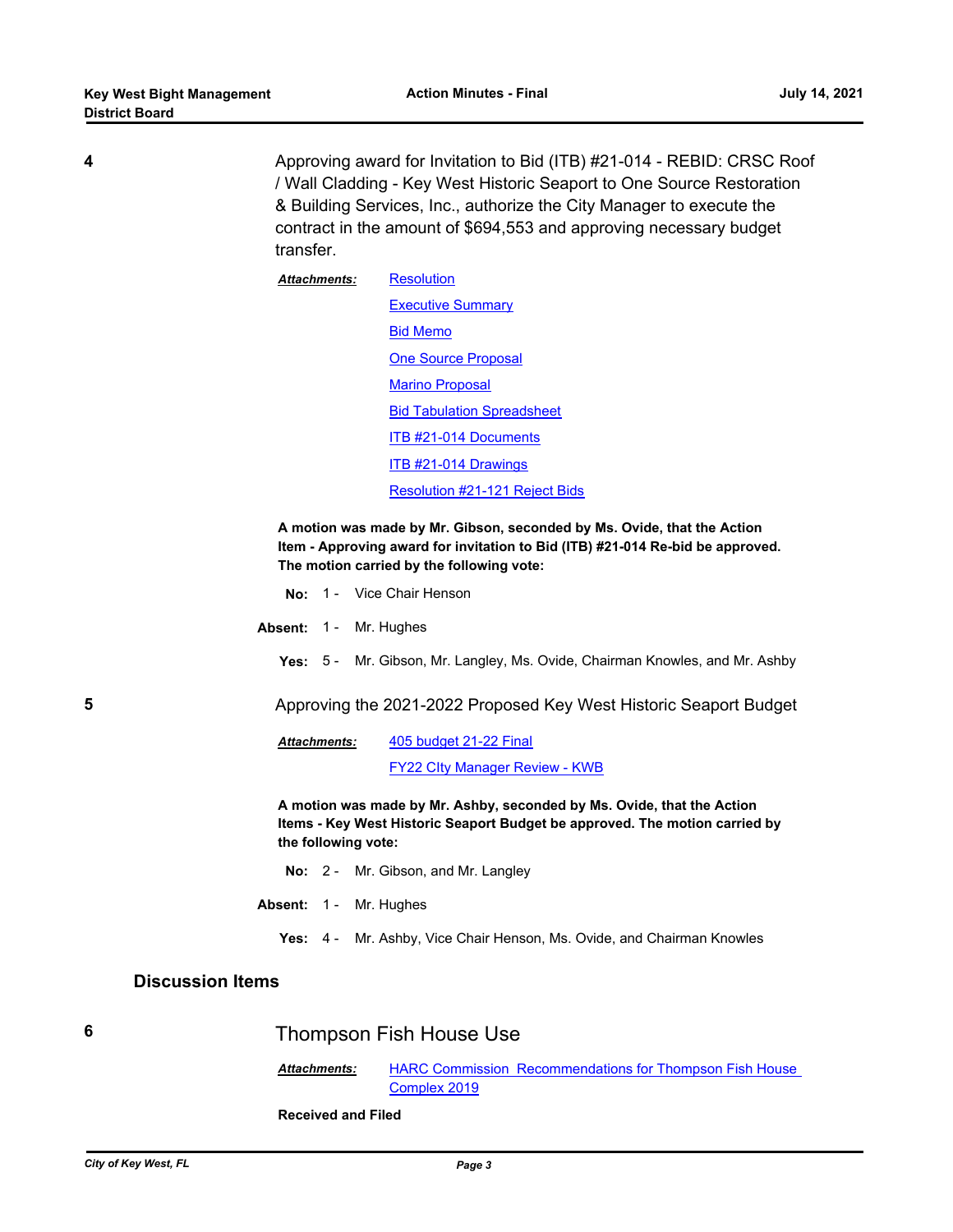**7** Selecting the course of action for the building at 907 Caroline St (Piano Shop).

| <b>Attachments:</b>                 | <b>Executive Summary 907 Caroline KWBB</b>                            |  |  |
|-------------------------------------|-----------------------------------------------------------------------|--|--|
|                                     | Jan 2020 Pictures                                                     |  |  |
|                                     | May 2016 Bender Feasibility Study and pro forma                       |  |  |
| Housing Authority pro forma 8-14-17 |                                                                       |  |  |
|                                     | April 2018 Piano Shop Inspection Report                               |  |  |
|                                     | <b>Example Resolution of City Commission adopting HARC quidelines</b> |  |  |

#### **Received and Filed**

# **Reports**

| 8                      | Director's Report                    |                                                     |  |
|------------------------|--------------------------------------|-----------------------------------------------------|--|
|                        | <b>Attachments:</b>                  | June 2021 Monthly Report                            |  |
|                        |                                      | <b>Port and Marine Project Status 7-8-21 docx</b>   |  |
|                        |                                      | FT Passenger Counts (2019 to 2021)                  |  |
|                        |                                      | <b>KWB Accounts Receivable July 2021</b>            |  |
|                        |                                      | June 2020-2021 Sales Comparison Report              |  |
|                        |                                      | <b>KWB Rent Gross Sales Comparison Report (002)</b> |  |
|                        |                                      | <b>KWB Rent Roll July 2021</b>                      |  |
|                        |                                      | <b>KWB Marine Tenant Charges July 2021</b>          |  |
|                        |                                      | <b>SUMMARY DR15 update</b>                          |  |
|                        | <b>Received and Filed</b>            |                                                     |  |
| 9                      | <b>Schooner Western Union Report</b> |                                                     |  |
|                        | <b>Attachments:</b>                  | 2021-06 SWUPS KWBB Update                           |  |
|                        | <b>Received and Filed</b>            |                                                     |  |
| 10                     |                                      | <b>Adept Marketing Report</b>                       |  |
|                        | <b>Attachments:</b>                  | <b>Adept Update</b>                                 |  |
|                        | <b>Received and Filed</b>            |                                                     |  |
| <b>Public Comments</b> |                                      |                                                     |  |